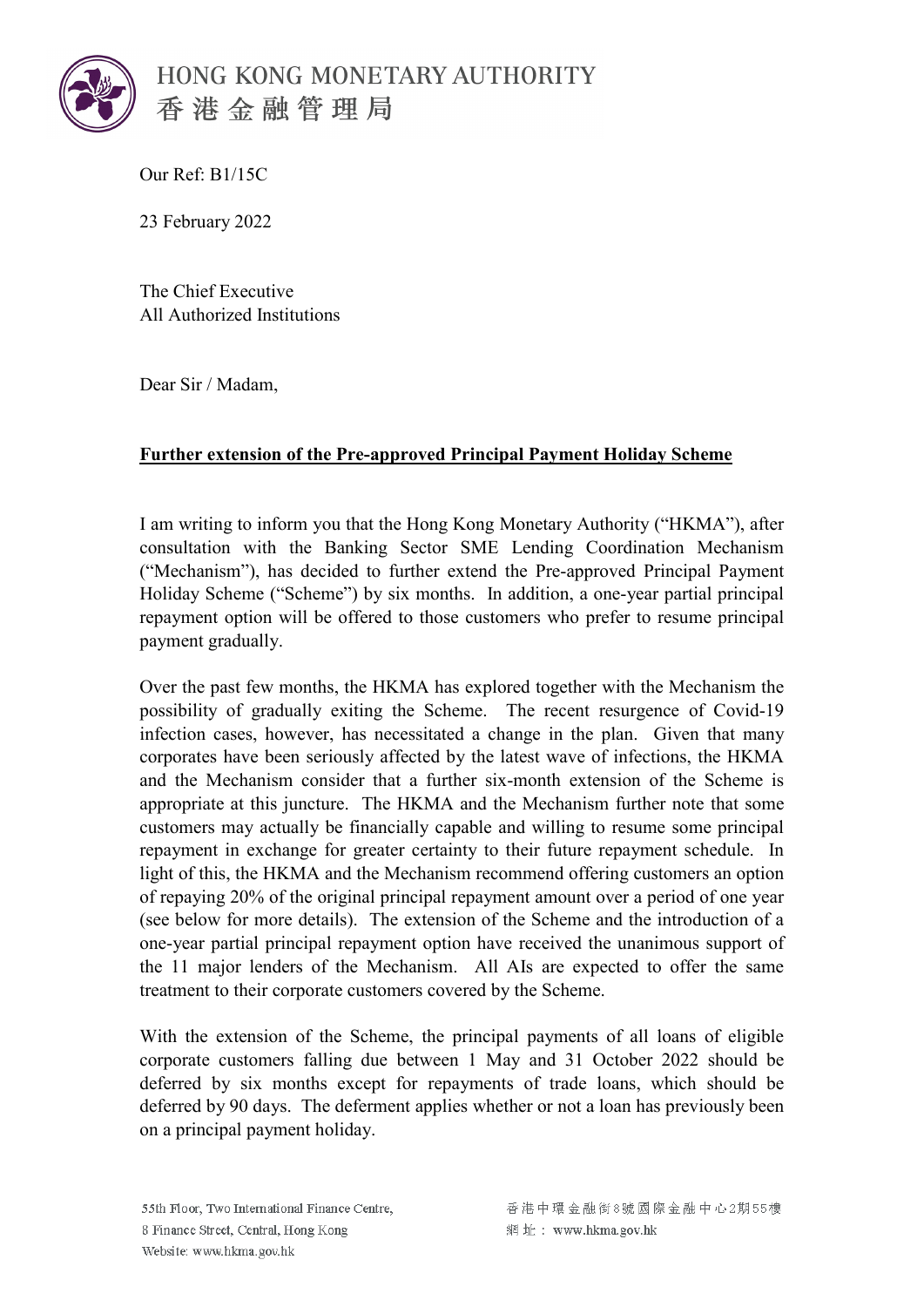For a loan which has been extended for 540 days or more successively since it was first drawn down (or a trade loan which has been extended for 270 days or more successively since it was first drawn down), AIs can adopt a flexible approach and consider on a case-by-case basis whether other forms of relief, including but not limited to full principal payment deferment, are more suitable to help the customers ride out the current difficulties, subject to prudent risk management principles.

In-line with the existing terms of the Scheme:

- AIs may require a customer to settle trade facilities which are selfliquidating in nature if the customer receives the underlying payment during the extended deferment period.
- For revolving facilities that are due for credit review between 1 May and 31 October 2022, AIs should not adjust downward the existing facility limits within six months from the review dates.

Similar to the previous rounds, AIs need not issue individual notifications to eligible customers regarding the six-month extension of the Scheme. Corporate customers in need of relief should be advised to contact their lending institutions. AIs should handle each eligible customer's case on a pre-approved basis. AIs may seek updated financial or business information from customers, particularly those who have already been granted multiple extensions of payment holidays. All other terms of the Scheme set out in the Annex to the HKMA's circular on 17 April 2020 should continue to apply [\(https://www.hkma.gov.hk/eng/news-and-media/press](https://www.hkma.gov.hk/eng/news-and-media/press-releases/2020/04/20200417-3/)[releases/2020/04/20200417-3/\)](https://www.hkma.gov.hk/eng/news-and-media/press-releases/2020/04/20200417-3/).

As regards the partial principal repayment option, customers currently participating in the Scheme may, at any time, opt to start to resume partial repayment of the original principal repayment amount (i.e. the original payment schedule when the customer first joined the Scheme) over a period of one year. The specific treatments for different types of loans are set out below:

• For instalment loans, such as mortgage loans and commercial vehicle loans, customers may start to repay 20% of the original principal repayment amount within one year. The loan tenor should generally be extended correspondingly. The same treatment should be applicable to commercial vehicle loans taken out by personal customers. The HKMA and the Mechanism will review the arrangement for principal repayment beyond one year at a suitable juncture.